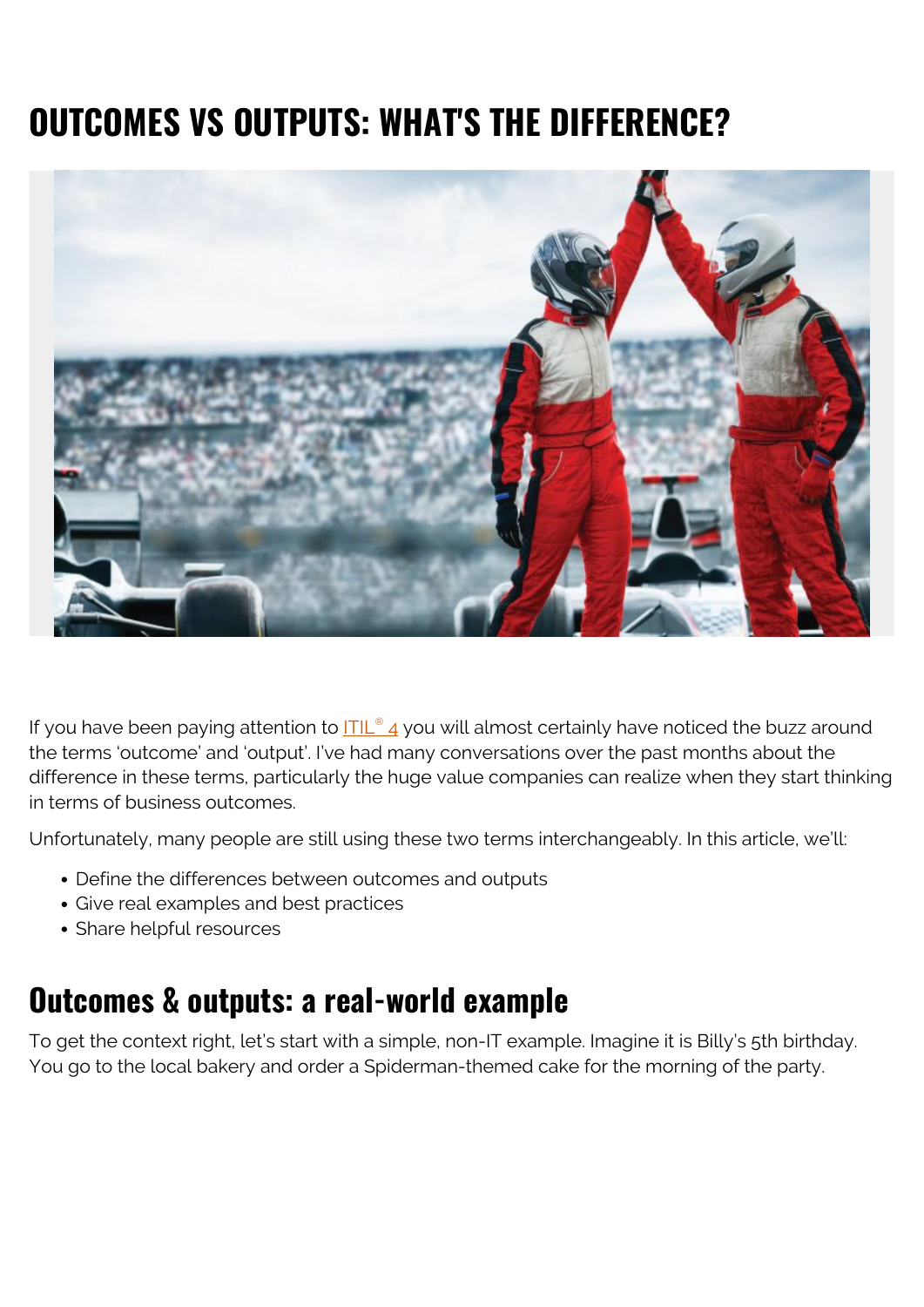

If I ask a group of people the outcome of this transaction, most people will answer that the outcome is the birthday cake. That is not correct.

The outcome of this will be a delighted birthday boy and a group of happy, cake-filled 5-year-olds. The cake itself is the output, provided by the bakery. If the cake had not been tasty, or if the bakery had delivered a fairy-themed cake instead of the desired Spiderman, then the desired outcome—happy kids—would, in all probability, not have been achieved.

# **Defining business outcomes and outputs**

Thinking in business terms, here's how we can define these two terms:

- The **outcomes** are what the business wants or needs to achieve.
- The **outputs** are the actions or items that contribute to achieving an outcome.

An easy way to think of this is that outcomes are the results, and outputs are the activities that support the desired results. For example, a business outcome could be 'increased customer satisfaction'. An output that can help achieve this might be a responsive online ordering system.

If we delve deeper, outcomes are usually the benefit your customers receive from the [technology](https://blogs.bmc.com/blogs/it-service/) [solutions you deliver.](https://blogs.bmc.com/blogs/it-service/) To move towards achieving outcomes (results), you must truly understand your customers' needs. What challenges are they facing? What are the issues, constraints, and priorities that are important to them? Understand what causes them inconvenience, what costs more than it should, what takes more time and effort than necessary.

Armed with this information, you can shift your focus to the outputs (activities) that make positive changes in these areas.

### **Delivering outputs, achieving outcomes**

It is important to understand the difference in these terms not just for clarity, but because outputs are much easier to measure than outcomes.

**Outputs** are nearly always quantitative, with data available to show whether these have been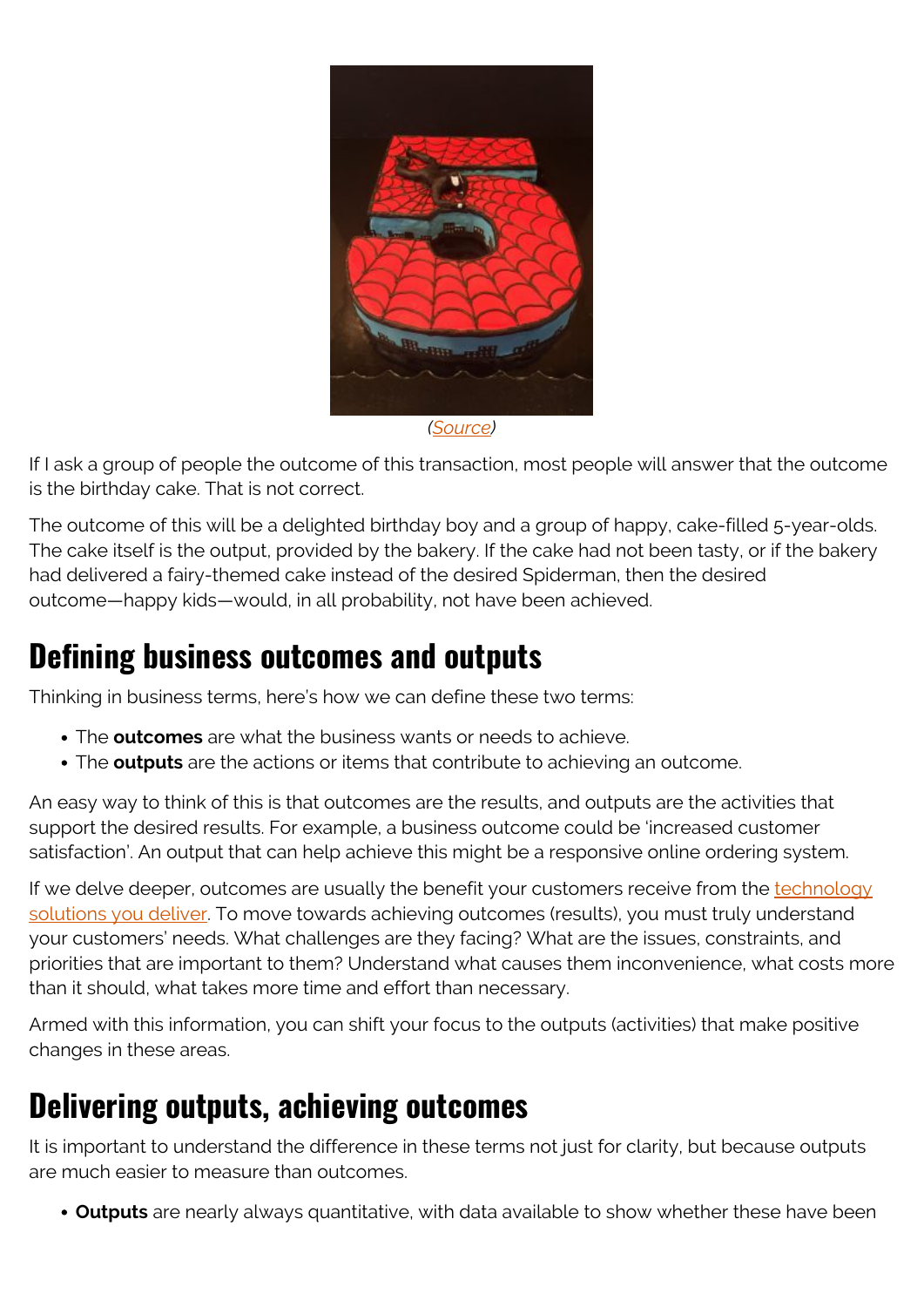delivered. Outputs are easy to report on and to validate. There is no grey area.

**Outcomes** are more challenging to verify because they are both [qualitative and quantitative.](https://www.sysaid.com/blog/entry/the-difference-between-outcomes-and-outputs-makes-a-difference) Whether your outcomes have been achieved will rely, to a great extent, on the perception of the people who receive the service. Perceptions are not easy to measure or report on, but it is essential you find a way to do so.

Remember that outputs are simply a means to an end. If your organization has achieved all stated outputs, but you haven't achieved the desired outcome, then you need to review the outputs to make sure they are correct. Measuring the achievement of your outputs alone, without measuring outcomes, can produce the ["watermelon effect"](https://blogs.bmc.com/blogs/itil-service-level-management/). All reports and dashboards are showing green, but when you delve deeper, reports on the achievements of your outcomes are all red: your customers are not happy.



The watermelon effect: Your outputs (activities) meet defined targets, but the outcome (result) is not achieved.

Now, I am

certainly not suggesting that you no longer need to report on the achievement of IT outputs. Not at all. Instead, you need to express these outputs in terms that the business understands—showing exactly how they contribute to the business outcomes.

Rather than telling the business that you achieved 99% service availability, you should report that customers were able to make 60,000 successful transactions per day. This provides clear business context and shows the value that IT outputs deliver.

# **How companies can understand outcomes and outputs**

Recently I've been working with a business that is moving from legacy services (often paper-based) to a new digital platform. Many of the business owners have been working there for 20 years or longer, so they find it difficult to translate the work they do currently to the proposed new services.

Workshops made apparent a big reason for these difficulties: the team was often thinking in terms of the outputs they currently produce, then attempting to transition these to the digital platform. Changing this thinking was essential. I asked the team to articulate the business outcomes they need to achieve—this completely changed the direction of this and subsequent workshops.